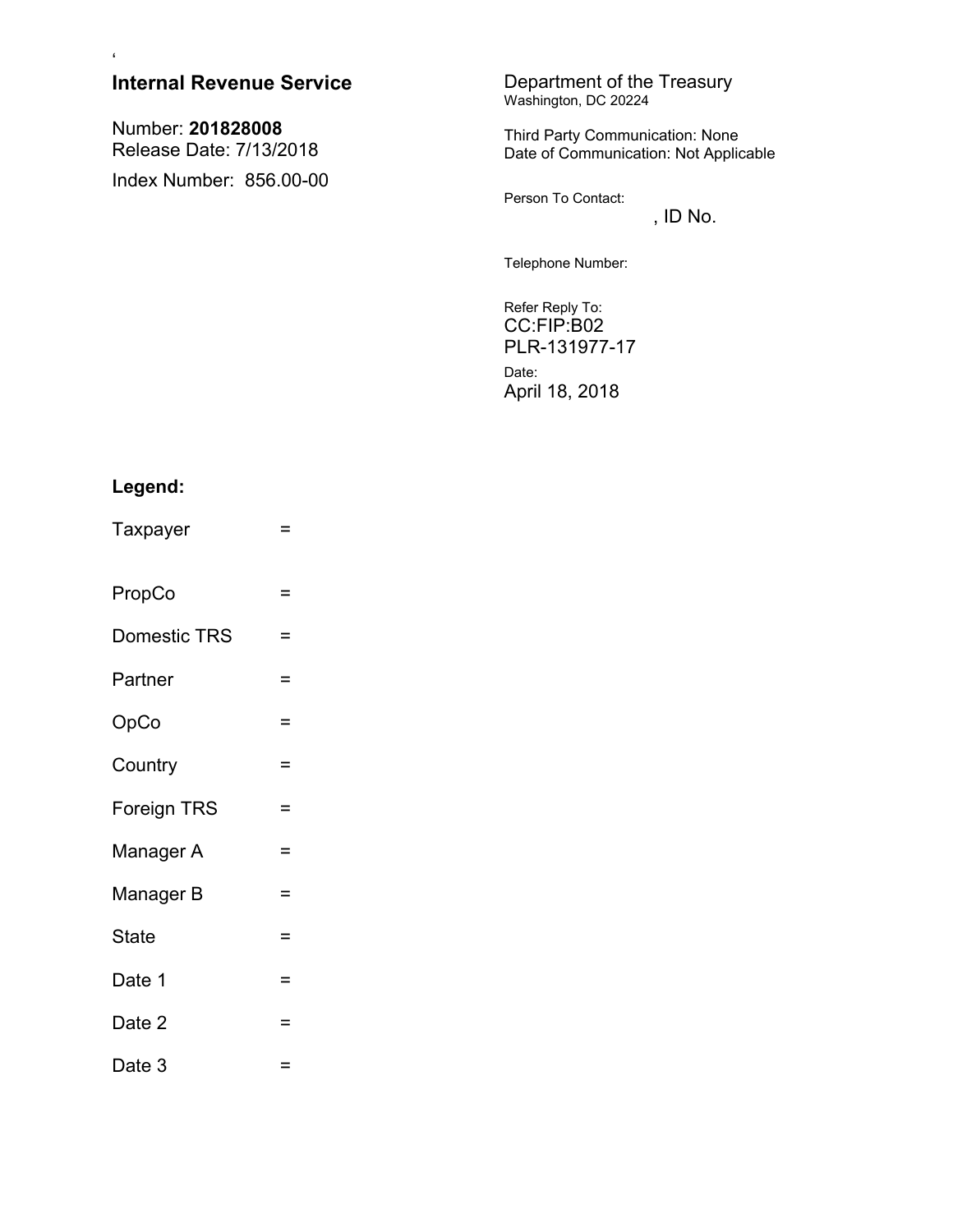| <b>Facility A</b>                    | $=$      |
|--------------------------------------|----------|
| $\underline{a}$                      | $=$      |
| $\underline{\underline{b}}$          | $=$      |
| $\overline{c}$                       | $=$      |
| $\underline{\underline{\mathsf{d}}}$ | $\equiv$ |
| $\underline{\mathbf{e}}$             | $=$      |
| $\underline{\mathsf{f}}$             | $=$      |
| $\mathbf{g}$                         | $=$      |
| $\underline{\mathsf{h}}$             | $=$      |
| $\dot{\underline{\textbf{I}}}$       | $=$      |
| $\dot{\mathbf{I}}$                   | Ξ        |
| $\underline{\mathsf{k}}$             | $=$      |

Dear :

This is in reply to a letter dated September 28, 2017, and supplemental correspondence requesting rulings on behalf of Taxpayer. Taxpayer has requested rulings regarding i) the definition of "qualified health care property" under section 856(e)(6)(D) of the Internal Revenue Code ("Code"), for purposes of the related-party rent exception of section 856(d)(8)(B); ii) whether the rents received by Taxpayer qualify as rents from real property for purposes of section 856(d); iii) whether, pursuant to section 856(c)(5)(J), certain income inclusions under Subpart F of the Code are qualifying income under section 856(c)(2); and iv) whether certain foreign currency gain is excluded from income for purposes of section 856(c)(2).

# **Facts:**

Taxpayer was incorporated under the laws of State on Date 1. Taxpayer intends to qualify and elect to be taxed as a real estate investment trust ("REIT") under sections 856 through 859 of the Code beginning with its taxable year ended Date 2. The Facilities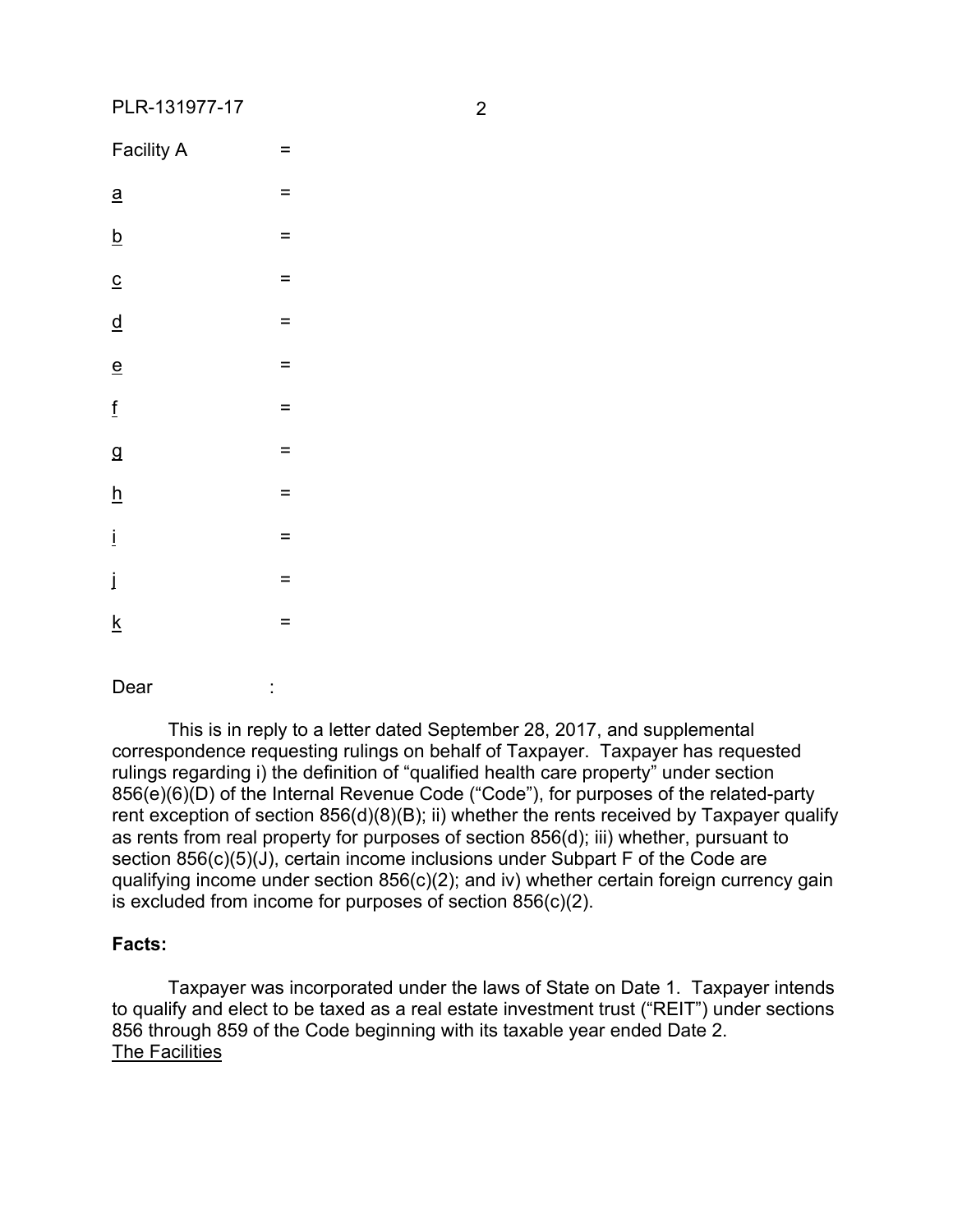Taxpayer's primary business is the acquisition, ownership, and leasing of independent living ("IL") and assisted living ("AL") facilities. Taxpayer recently acquired fee ownership of a portfolio of a IL facilities (b in the U.S. and c in Country) and a leasehold interest in d IL facilities (e in the U.S. and f in Country) that are currently under construction or in the leasing stage, subject to Taxpayer's option to purchase these facilities. Taxpayer also acquired an AL facility ("AL Facility") located in Country. The IL facilities, with the exception of Facility A, ("IL Facilities") and the AL Facility are intended to qualify as qualified health care properties within the meaning of section 856(e)(6)(D).

#### *Domestic Holding Structure*

Taxpayer holds its U.S. facilities though PropCo, a State limited partnership that is treated as a partnership for U.S. federal income tax purposes. PropCo, in turn, holds its interests in the U.S. facilities through subsidiary entities ("PropCo Subs") that are disregarded for U.S. federal income tax purposes. Taxpayer formed Domestic TRS, a State limited liability company that will jointly elect with Taxpayer to be treated as a taxable REIT subsidiary ("TRS") effective Date 3. Domestic TRS and Partner, an entity unrelated to Taxpayer or Domestic TRS within the meaning of section 856(d)(2)(B) formed OpCo, a State limited liability company that is taxed as a partnership for U.S. federal income tax purposes. Pursuant to the structure permitted by the Housing and Economic Recovery Act of 2008, Pub. L. No. 110-289, § 3061, 122 Stat. 2654, 2901-02 (2008) ("RIDEA"),<sup>1</sup> each PropCo Sub that holds a U.S. IL Facility leases the IL Facility to a subsidiary of OpCo (each, an "OpCo Sub") that is disregarded as a separate entity from OpCo for U.S. federal income tax purposes. Each OpCo Sub has entered into a management contract with Manager A to operate its IL Facility. Taxpayer represents that Manager A satisfies the requirements for an independent contractor within the meaning of section 856(d)(3). Taxpayer also represents that Manager A currently operates g third-party owned facilities similar to the IL Facilities and a third-party owned AL facility and that Manager A currently seeks to manage additional facilities owned by unrelated parties.

# *Foreign Holding Structure*

 $\overline{a}$ 

Taxpayer holds each of its foreign IL Facilities and its AL Facility in Country (each a "Foreign IL Facility" or "Foreign AL Facility," and together the "Foreign Facilities") through a separate limited partnership in Country that is treated as a partnership for U.S. federal income tax purposes (each, a "Foreign PropCo"). Each Foreign PropCo is h percent owned by a different Country GP TRS of Taxpayer (each, a "Foreign GP TRS") whose only asset is the h percent ownership in a Foreign PropCo.

<sup>&</sup>lt;sup>1</sup> Sections 3031-3071 of the Housing and Economic Recovery Act incorporated significant portions of proposed legislation introduced as the REIT Investment Diversification and Empowerment Act of 2007, or "RIDEA". See H.R. 1147 and S. 2002, 100th Cong. (1st Sess. 2007).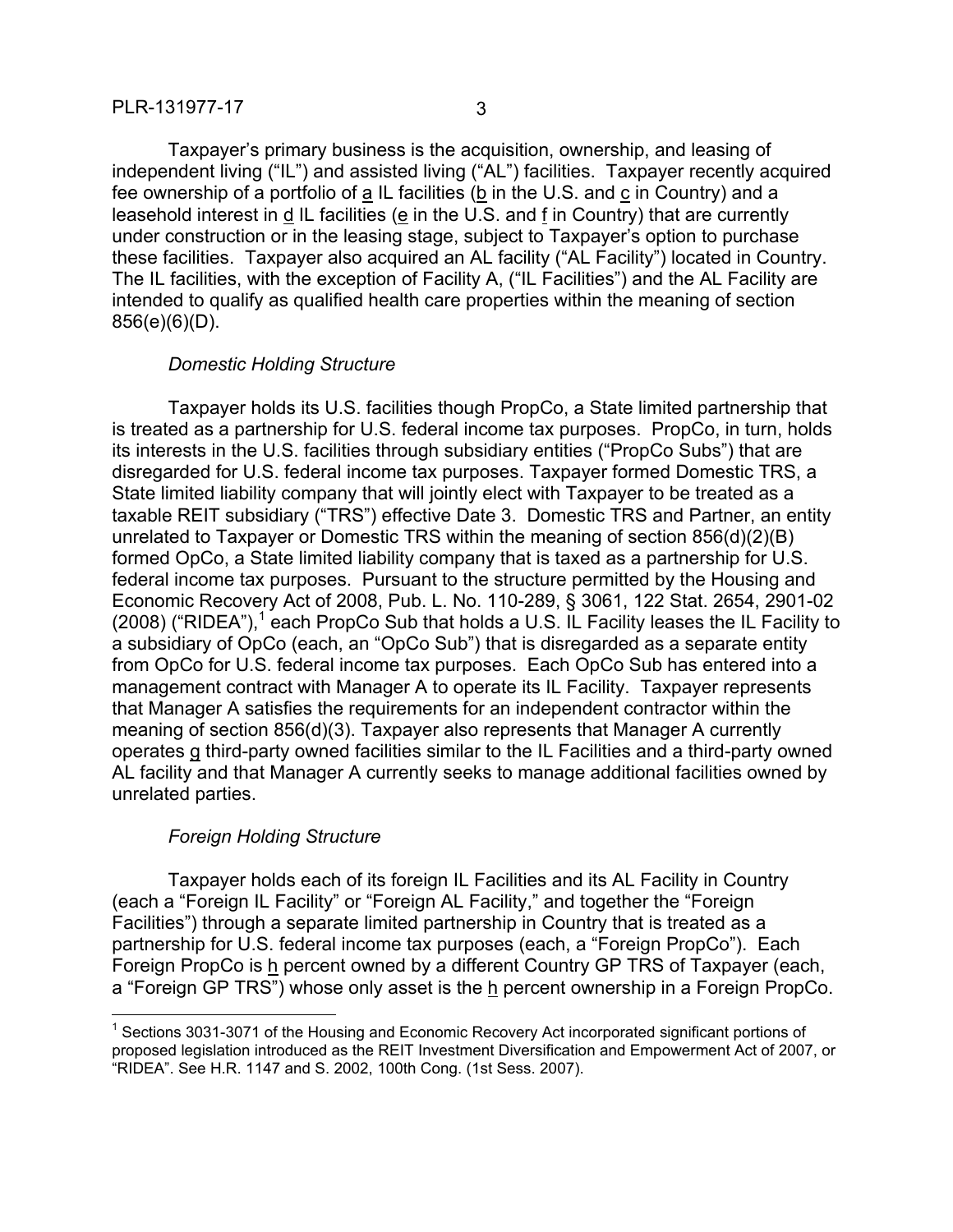Taxpayer holds the balance of each Foreign PropCo through a qualified REIT subsidiary ("QRS") in Country.

Consistent with the structure permitted by RIDEA, each Foreign PropCo holding a Foreign IL Facility leases its facility to Foreign TRS, a TRS of Taxpayer located in Country. Foreign TRS has entered into a management contract with Manager B, a subsidiary of Manager A, to manage and operate the Foreign IL Facilities. Manager B is a disregarded entity with respect to Manager A for U.S. federal income tax purposes.

Due to Country licensing requirements, the Foreign PropCo holding the Foreign AL Facility has leased the facility to a nominee corporation ("Nominee Corp TRS"), which is wholly owned by Foreign TRS and is also a TRS of Taxpayer. Nominee Corp TRS holds the lease as bare trustee for the benefit of Foreign TRS. Nominee Corp TRS has also entered into a management contract with Manager B to operate the Foreign AL Facility.

#### *IL Facilities*

The IL Facilities are unlicensed, senior residential facilities located in various geographic markets throughout the U.S. and Country. There are an average of i units per IL Facility. At the U.S. IL Facilities, the minimum age for entry is j. The Foreign IL Facilities do not have an express age limitation due to Country age-discrimination laws, but are marketed to seniors. The average age of residents at all IL Facilities is approximately k years old. The units are leased on a month-to-month basis for a fixed monthly fee. The monthly fee includes the rental of a unit, cable television, all utilities other than phone service, and access to all services and amenities described below.

The IL Facilities provide congregate dining for three meals per day. Most individual units have a sink and refrigerator but not a full kitchen; however, a few of the units do have a full kitchen. Dining meals are prepared by Manager A employees. Menus are planned with a focus on nutrition, reviewed and approved by a nutritionist, and provide options tailored to meet common dietary restrictions. Fruit and snacks are provided 24 hours a day.

The IL Facilities provide weekly housekeeping and linen service, laundry machines for resident use at no additional cost, and general maintenance service for all units. The IL Facilities have architectural modifications designed for an aging population, including bathroom grips, wide hallways with handrails, and places to stop and rest. Doors to the facilities are locked at night for security.

The IL Facilities provide social and recreational services designed to improve residents' well-being, social gatherings and outings, and transportation services for shopping and medical appointments. Planned activities may include speakers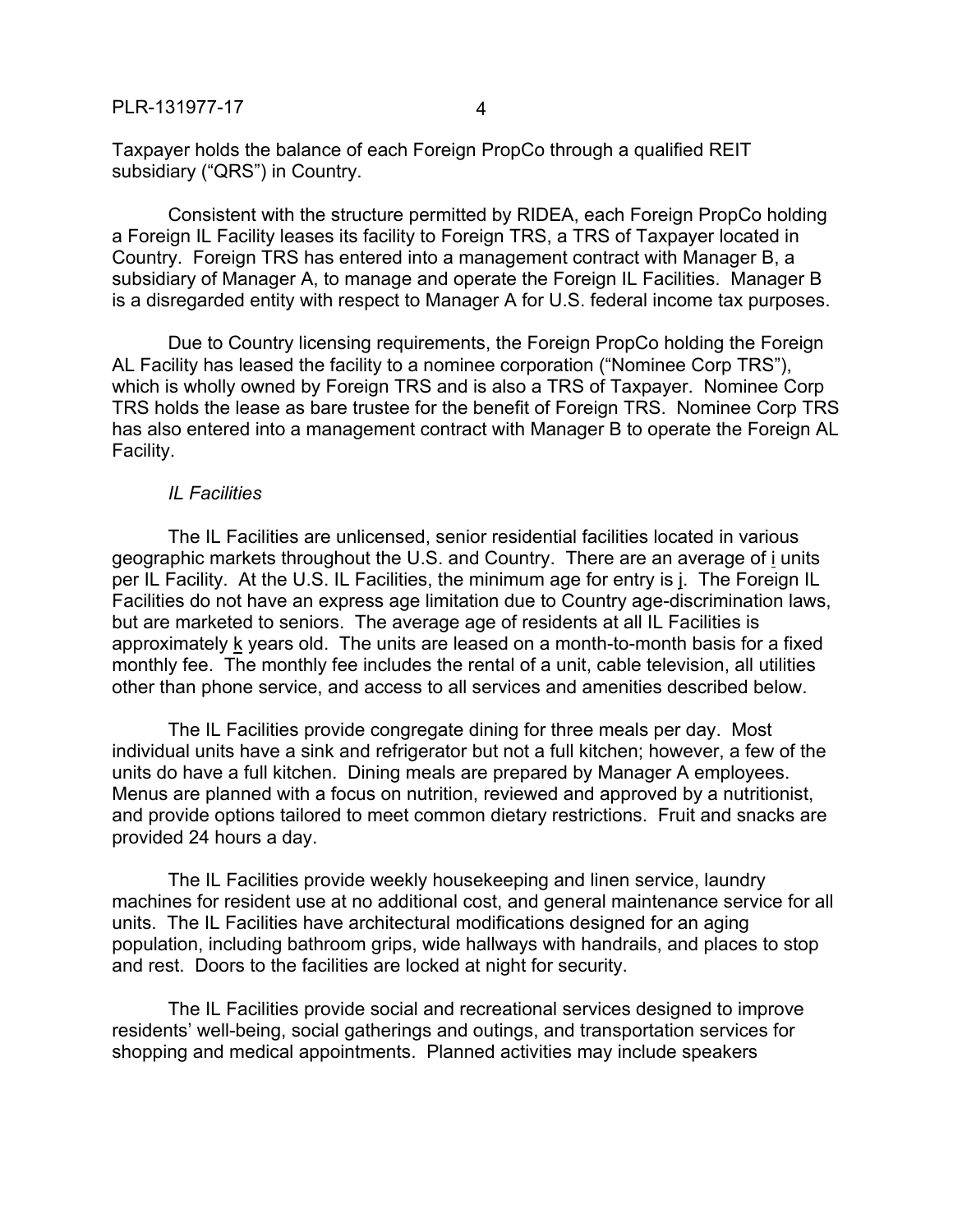regarding wellness and health issues common to seniors. The IL Facilities have common areas, activity rooms, lounges, exercise equipment, and a hairdressing salon.

All IL Facilities are equipped with an emergency call system with pull-cords or call buttons that immediately alert on-call staff. Personal emergency pendants are available at most facilities for an additional charge. In the event of an emergency, onsite staff will call 911, facilitate the entry of the emergency medical team to the resident's location, and contact the resident's family. IL Facilities provide each resident with a "file of life" for important medical records and, if residents want them, Do Not Resuscitate ("DNR") forms to be kept in the unit for emergencies.

Resident managers live at the IL Facilities. At least one staff member is on-call 24 hours a day. Resident managers interact with residents on a daily basis and informally observe resident behavior and well-being, alerting emergency contacts or adult protective services when necessary. Resident managers will work with the resident and the resident's family or adult protective services in the event they believe the resident requires a higher level of care than is available at the IL Facilities. Vaccinations are available at the facilities from a third party provider for an additional fee. Information about third party care providers are provided to residents upon request. Residents unable to come to the dining hall may have meals delivered for up to three days without incurring an additional fee.

A small number of IL Facilities have a small percentage of units that are cottages, which are separate buildings having two to four units, typically occupied by married couples. The cottages are adjacent to the main IL Facilities and have full kitchens. Cottage residents have one meal per day included in their monthly fee and may add other meals for an additional fee. Cottage residents receive the same housekeeping and linen services as other residents and may participate in all facility activities and health and wellness services.

#### *Facility A*

Facility A consists of multiple buildings each with townhome-type apartment units. The lease term is typically 12 months. Facility A does not provide housekeeping or linen service. Each apartment unit has a full kitchen and an open layout. Facility A has a club house with a dining room but only provides daily continental breakfast and lunch available for an additional fee, which only a minority of residents choose to purchase. The dining room cannot accommodate all residents at the same time. There is no emergency pull-cord call system within Facility A. Each unit has its own separate exterior entrance and residents are responsible for locking their own units. Facility A provides many of the same amenities and activities that the IL Facilities provide, such as a game room and transportation options. Taxpayer has formed a separate TRS for the management and operation of Facility A.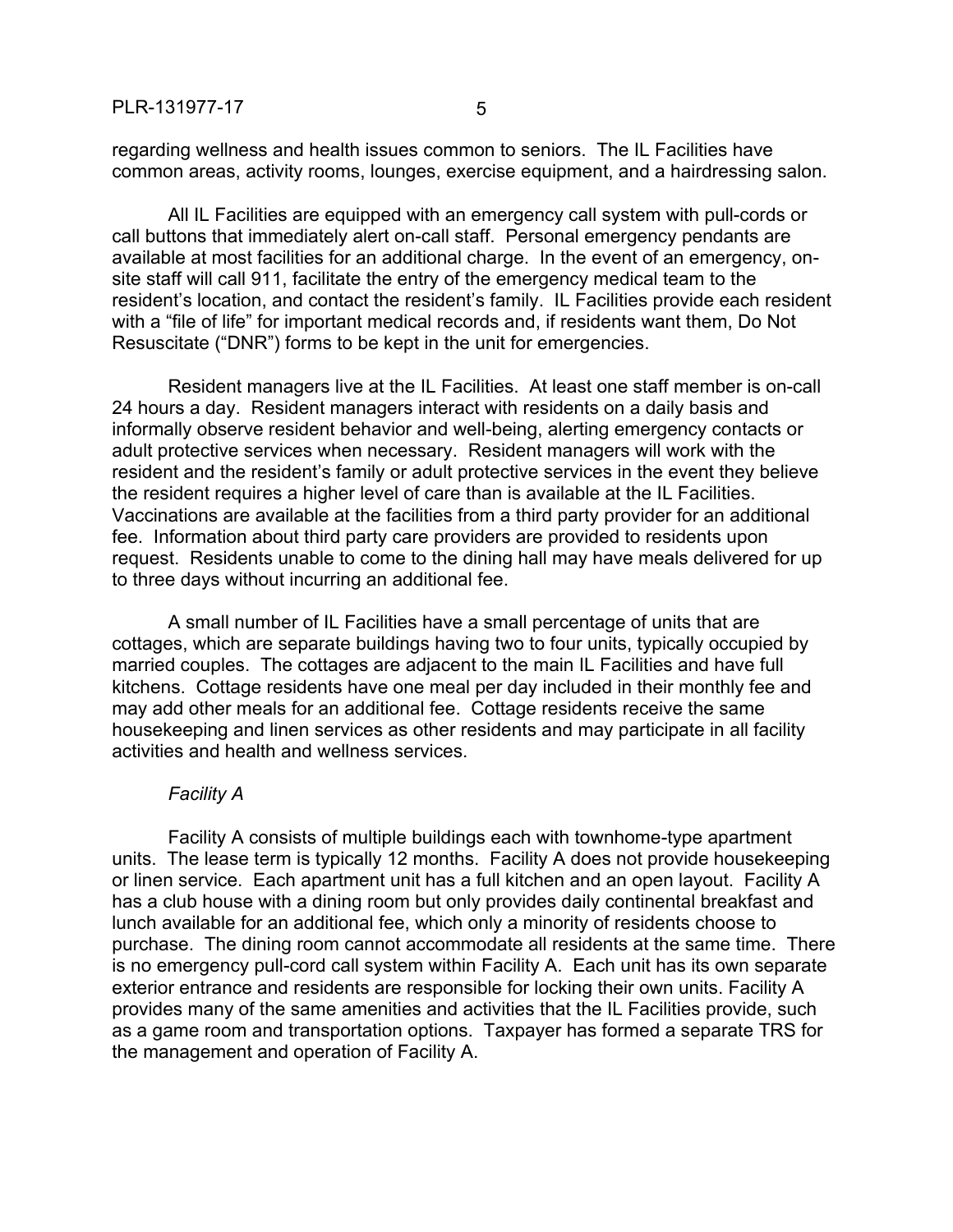#### Foreign Activities

Foreign TRS and Nominee Corp TRS lease the Foreign Facilities from each Foreign PropCo and, in turn, lease the individual units at the Foreign Facilities to residents for a flat fee on a long-term basis—typically month-to-month leases for use of the units and facilities and access to the care and services provided at those Foreign Facilities. Taxpayer represents that the rental income received from residents that is attributable to personal property does not exceed 15 percent of the total rent for the taxable year attributable to both the real and personal property under the leases. Taxpayer further represents that the rental income does not depend upon the income or profits of any person or subtenant. Additionally, Taxpayer represents that all services provided to tenants at the Foreign Facilities are customarily provided to residents at AL facilities or IL facilities, as applicable, in the geographic market in which the Foreign Facilities are respectively located. Taxpayer also represents that Manager B is an independent contractor within the meaning of section 856(d)(3), and that all services at the Foreign Facilities will be provided by Manager B.

Foreign TRS, the Foreign GP TRSs, and Nominee Corp TRS will be controlled foreign corporations ("CFCs") within the meaning of section 957(a) with respect to which Taxpayer will be a U.S. shareholder within the meaning of section 951(b). Taxpayer expects to report section 951(a)(1)(A) inclusions attributable to one or more CFC's foreign personal holding company income ("FPHCI") as defined in section 954(c). These inclusions are attributable to rental income, interest, dividends, and gain from the sale of property that gives rise to dividend, interest, or rental income. The section 951(a)(1)(A) inclusions attributable to rental income result from Foreign TRS and Nominee Corp TRS earning rental income from the aforementioned leasing of units to residents at the Foreign Facilities. By virtue of its partnership with each Foreign PropCo, each Foreign GP TRS will also earn a share of section 951(a)(1)(A) inclusions attributable to rent paid by Foreign TRS.

In addition, with regard to foreign TRSs that are CFCs, Taxpayer may be required by section  $951(a)(1)(B)$  to include in its gross income amounts that arise in connection with the pledge of a foreign TRS's assets to secure a debt incurred by Taxpayer (or by PropCo or a PropCo Sub) to finance the acquisition of real estate assets that produce qualifying income under section 856(c)(2) ("Section 956 Inclusions"). Taxpayer also expects to recognize foreign currency gains with respect to distributions of previously taxed earnings and profits as described in section 986(c)(1) attributable to the section 951(a)(1)(A) inclusions.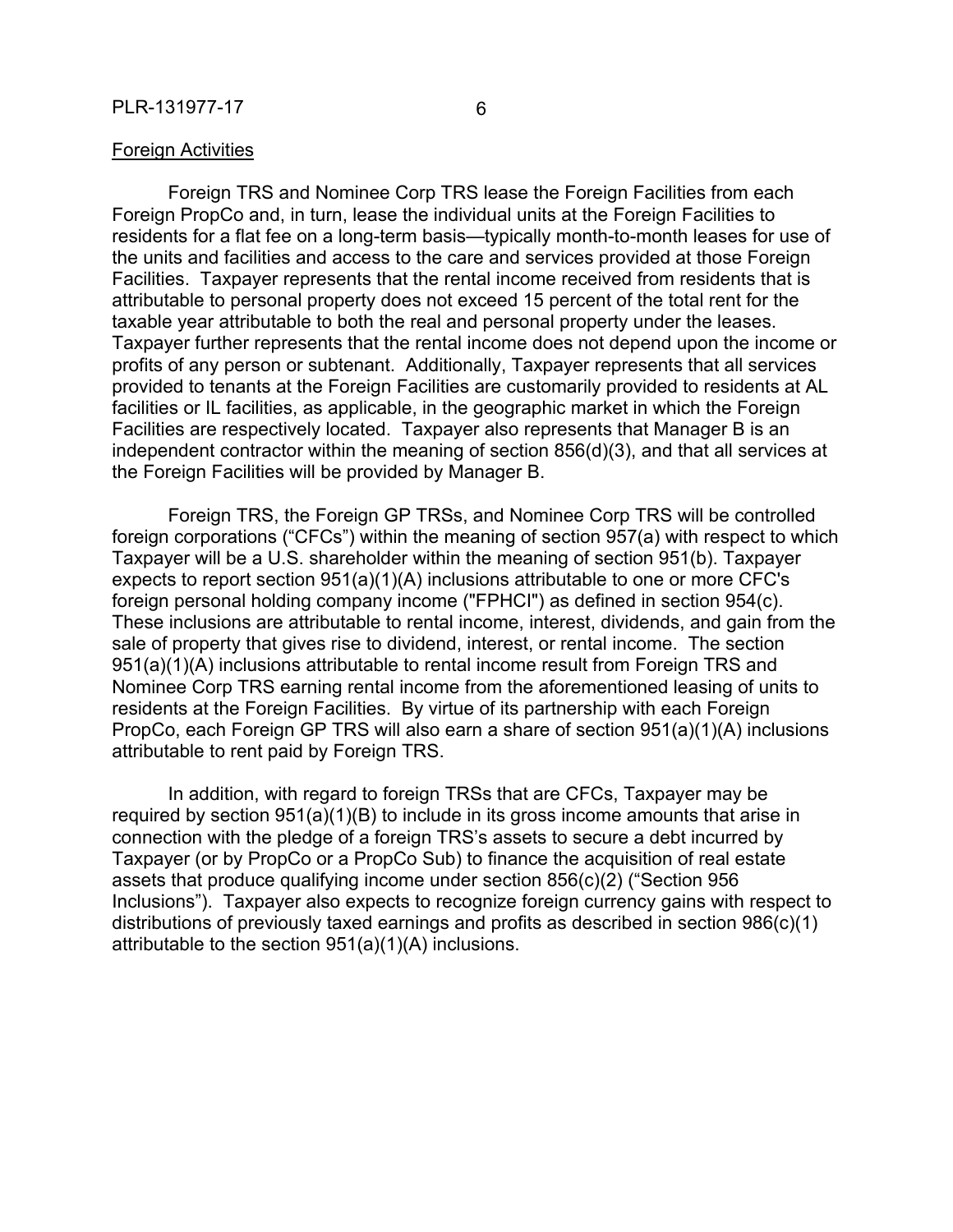### **Law & Analysis:**

#### The Facilities

Section 856(c)(2) provides that at least 95 percent of a REIT's gross income must be derived from, among other sources, rents from real property.

Section 856(c)(3) provides that at least 75 percent of a REIT's gross income must be derived from, among other sources, rents from real property.

Section 856(d)(1) provides that rents from real property include (subject to exclusions provided in section 856(d)(2)): (A) rents from interests in real property; (B) charges for services customarily furnished or rendered in connection with the rental of real property, whether or not such charges are separately stated; and (C) rent attributable to personal property leased under, or in connection with, a lease of real property, but only if the rent attributable to the personal property for the taxable year does not exceed 15 percent of the total rent for the taxable year attributable to both the real and personal property leased under, or in connection with, the lease.

Section 1.856-4(b)(1) provides that services furnished to tenants of a particular building will be considered customary if, in the geographic market in which the building is located, tenants in buildings that are of a similar class are customarily provided with the service.

Section 856(d)(2)(A) provides that rents from real property do not include any amount received or accrued, directly or indirectly, with respect to any real or personal property, if the determination of such amount depends in whole or in part on the income or profits derived by any person from such property.

Section 856(d)(2)(C) excludes impermissible tenant service income from the definition of rents from real property. Section 856(d)(7)(A) defines impermissible tenant service income to include, with respect to any real or personal property, any amount received or accrued directly or indirectly by a REIT for services furnished or rendered by the REIT to tenants of the property, or for managing or operating such property.

Section 856(d)(7)(C)(i) excludes from the definition of impermissible tenant service income amounts received for services furnished or rendered, or management or operating provided, through an independent contractor from whom the REIT does not derive or receive any income or through a TRS of the REIT.

Section 856(d)(3) defines an independent contractor as any person who does not own directly or indirectly, more than 35 percent of the shares or certificates of beneficial interest in the REIT, and if such person is a corporation, not more than 35 percent of the total combined voting power of whose stock, or if such person is not a corporation, not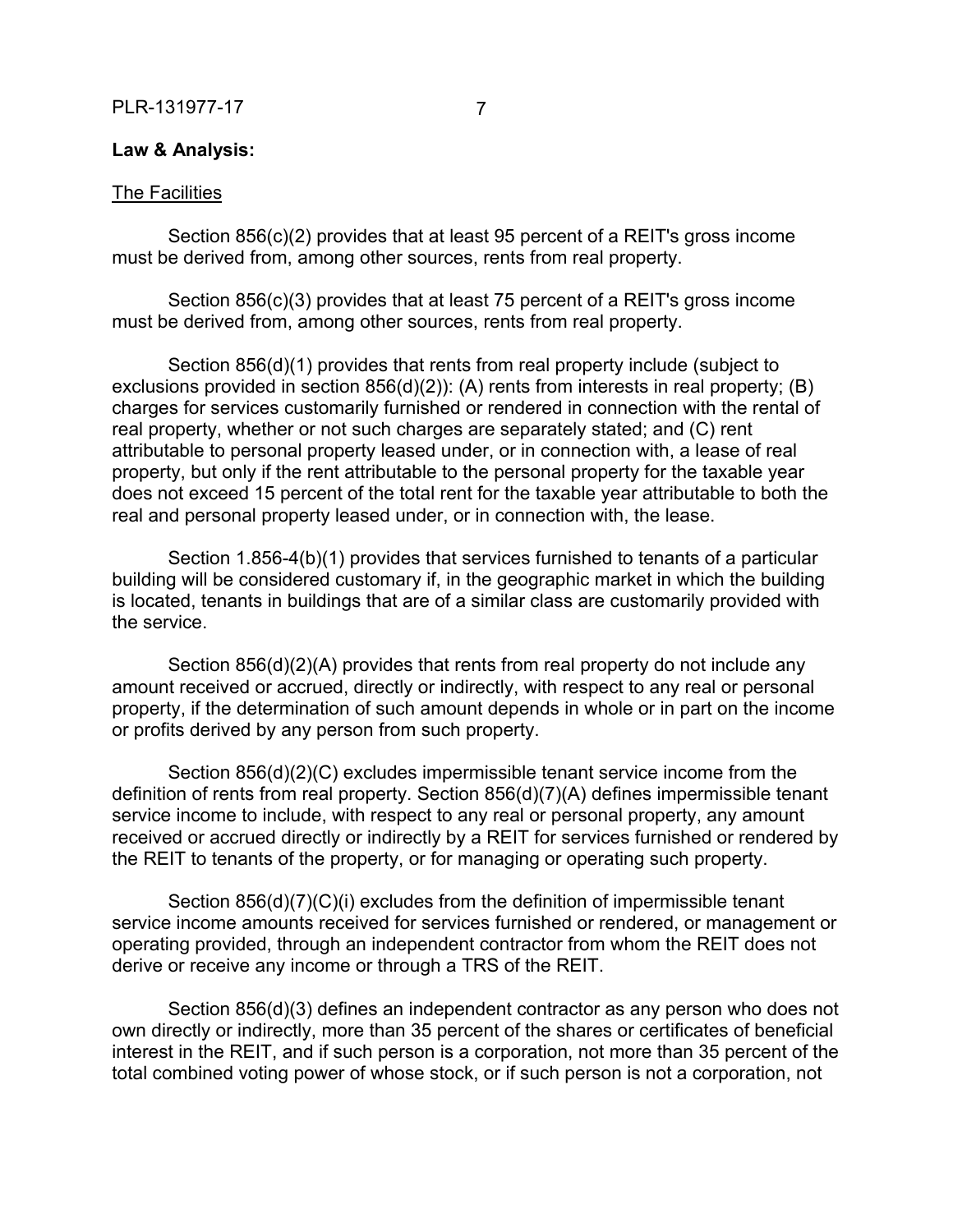more than 35 percent of the interest in whose assets or net profits is owned, directly or indirectly, by one or more persons owning 35 percent or more of the shares or certificates of beneficial interest in the trust.

Section 856(d)(2)(B) provides that rents from real property do not include amounts received directly or indirectly from a corporation if the REIT owns 10 percent or more of the total combined voting power or 10 percent or more of the total value of the shares of the corporation. Section 856(d)(8)(B) provides that amounts paid to a REIT by a TRS shall not be excluded from rents from real property by reason of section 856(d)(2)(B) when a REIT leases a qualified lodging facility or qualified health care property to a TRS, and the facility or property is operated on behalf of the TRS by a person who is an eligible independent contractor.

Section 856(d)(9)(A) provides that the term "eligible independent contractor" ("EIK") with respect to any qualified lodging facility or qualified health care property (as defined in section 856(e)(6)(D)(i)) means any independent contractor if, at the time such contractor enters into a management agreement or other similar service contract with the TRS to operate such qualified lodging facility or qualified health care property, such contractor (or any related person) is actively engaged in the trade or business of operating qualified lodging facilities or qualified health care properties, respectively, for any person who is not a related person with respect to the REIT or the TRS.

Section 856(e)(6)(D)(i) defines qualified health care property as any real property that is a health care facility.

A "health care facility" is defined in section 856(e)(6)(D)(ii) as a hospital, nursing facility, assisted living facility, congregate care facility, qualified continuing care facility (as defined in section 7872(g)(4)), or other licensed facility which extends medical or nursing or ancillary services to patients, and which was operated by a provider of such services that is eligible for participation in the Medicare program under Title XVII of the Social Security Act (42 U.S.C.A. § 1395 et seq.) with respect to such facility.

*Ruling Request #1: Whether each of the IL Facilities is a congregate care facility within the meaning of section 856(e)(6)(D) and therefore constitutes a "qualified health care property" within the meaning of section 856(e)(6)(D).*

In the present case, each IL Facility is located in one building or on the same campus and is operated as an integrated facility with an emphasis on health and wellness of seniors. The average age of residents at all IL Facilities is k years old, and each IL Facility either has a minimum age or is marketed to seniors. Residents receive regular linen and housekeeping services, eat meals in a community dining hall that are planned for the dietary needs of seniors, and are offered a variety of activities and events regarding health and wellness issues common to seniors. The IL Facilities are equipped with wide hallways, handrails, bathroom grips, and other architectural features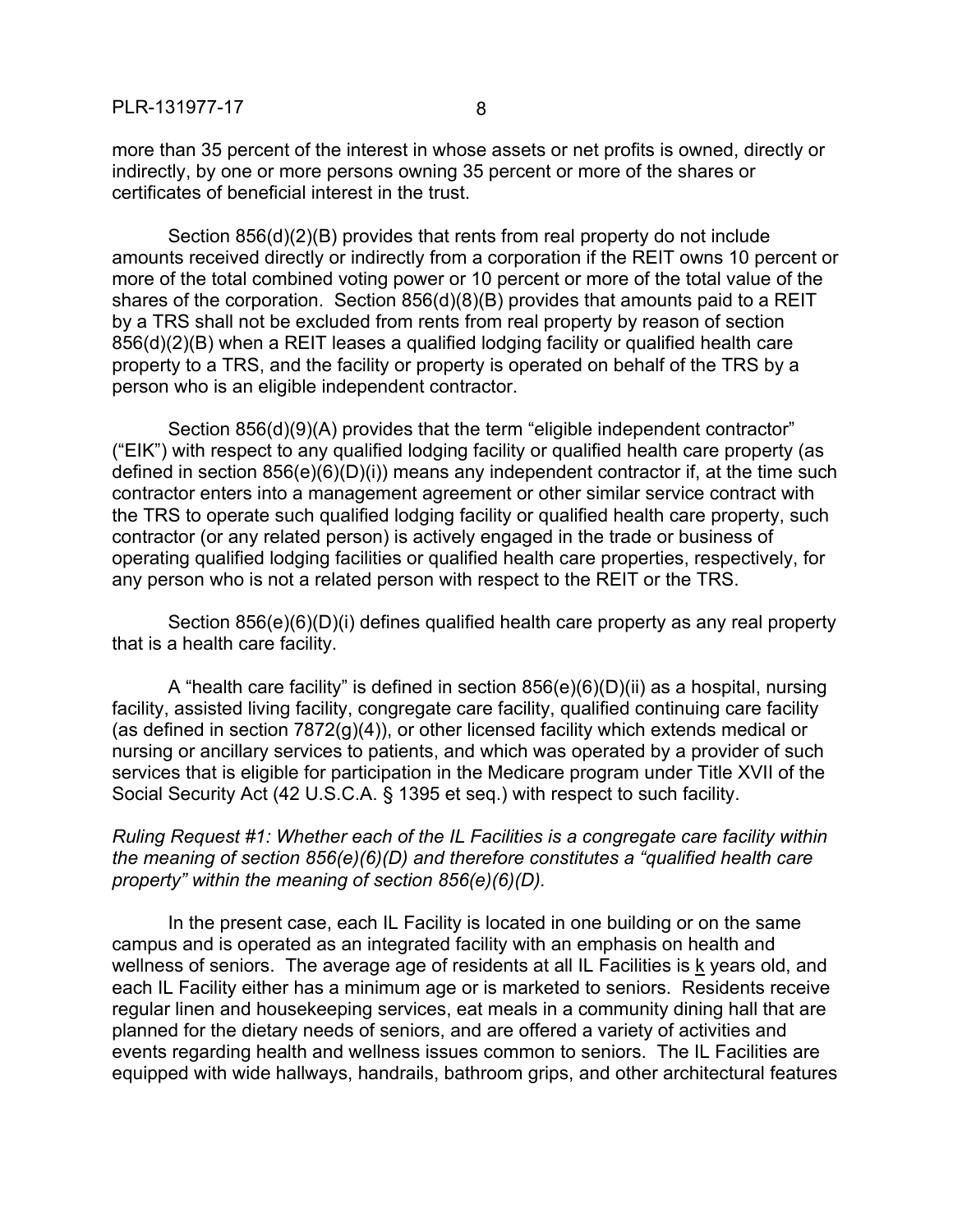useful to an aging resident population. Every unit is equipped with an emergency call system and emergency pendants are available for residents. Residents are provided a "file of life" containing important medical documents, including DNR forms if applicable, to post within their unit for use during emergencies. Twenty-four hour on-call staffing includes a resident manager that eats with, interacts with, and informally observes resident behavior. The exterior doors to the building are locked at night for resident security.

Based on the facts as represented, we rule that each of the IL Facilities are congregate care facilities within the meaning of section 856(e)(6)(D)(ii) and, therefore, each IL Facility constitutes a "qualified health care property" within the meaning of section 856(e)(6)(D).

*Ruling Request #2: Whether Facility A is a congregate care facility within the meaning of section 856(e)(6)(D) and therefore constitutes a "qualified health care property" within the meaning of section 856(e)(6)(D).*

Facility A is made up of multiple buildings with townhome apartment units. The units have full kitchens and individual exterior doors that must be locked by the resident. Although Facility A provides some of the same amenities as the IL Facilities, it does not focus on the health and well-being of its residents and does not offer the emergency call systems, a resident manager that interacts with and observes the residents, or a meal plan with a congregate dining room that accommodates all residents.

Although Facility A is comprised of age-restricted multifamily residential housing buildings, it does not provide for congregate living with a focus on the health and wellbeing of the residents. Accordingly, based on the facts as represented, we rule that Facility A does not constitute a health care facility within the meaning of section 856(e)(6)(D)(ii), and, as a result, Facility A may be operated or managed by a TRS of Taxpayer.

*Ruling Request #3: Whether rental income received directly or indirectly by PropCo from the lease (or sublease) of an IL Facility to a disregarded subsidiary of OpCo or a partnership subsidiary of OpCo will qualify as "rents from real property" for purposes of section 856(d).*

Taxpayer represents that Manager A is an independent contractor within the meaning of section 856(d)(3). Taxpayer further represents that Manager A manages a third-party owned AL facility and g third-party owned facilities that are similar in all respects to the IL Facilities and is currently seeking to manage additional facilities owned by unrelated parties. Therefore, Manager A is actively engaged in the trade or business of operating qualified health care properties for persons unrelated to Taxpayer or any TRS of Taxpayer, and Manager A qualifies as an EIK within the meaning of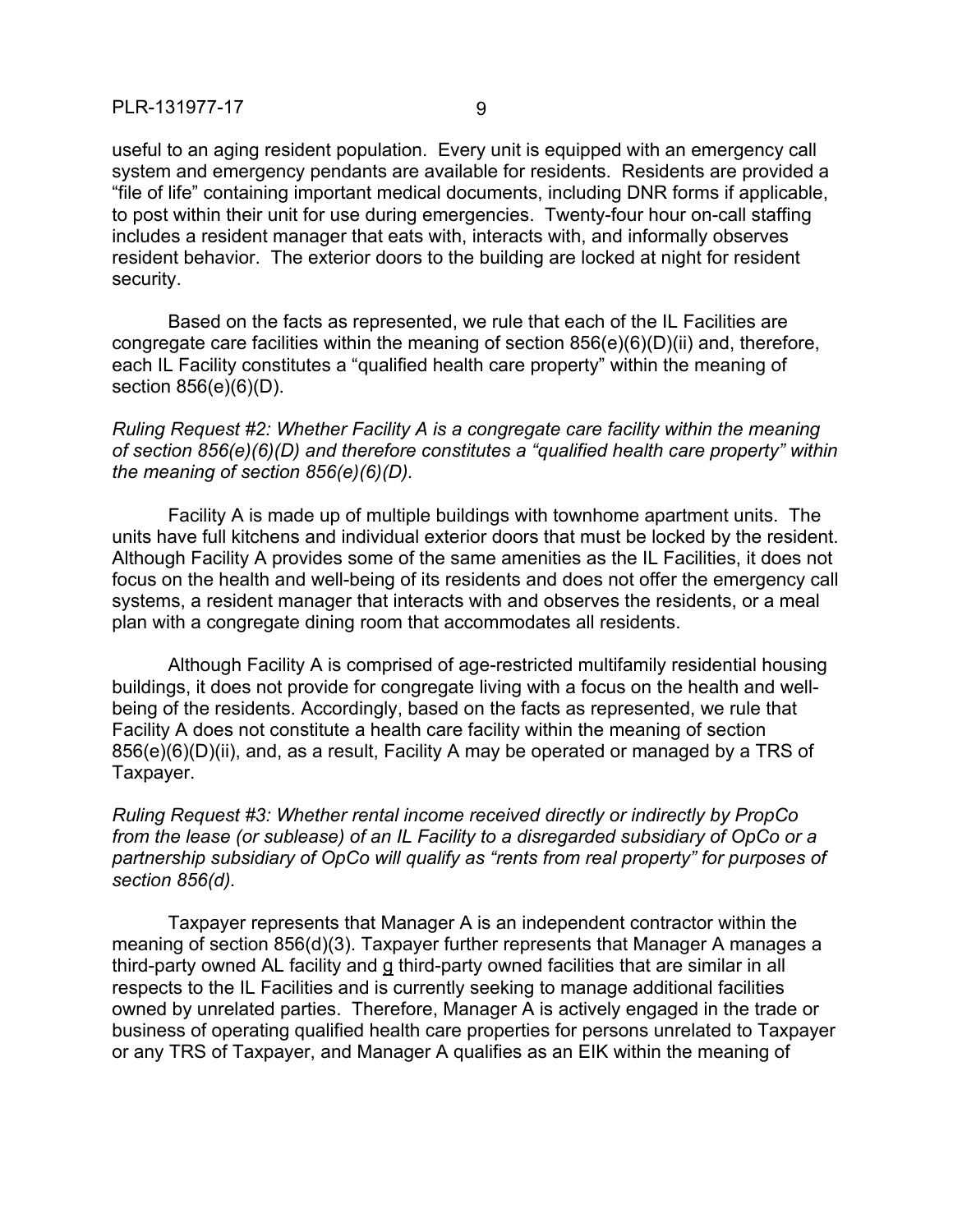section 856(d)(9) with respect to the IL Facilities it manages and operates for the OpCo Subs.

The related-party rent exception of section  $856(d)(8)(B)$  is only available for amounts paid by a TRS to the REIT and only when the facility is operated on behalf of a TRS by an EIK. In this case, the amounts are not paid by a TRS directly. Instead, the amounts are paid by OpCo and OpCo Subs, which each constitute a partnership that is owned by Domestic TRS and one unrelated party, Partner. Therefore, the question here is whether the related-party rent exception can apply to amounts paid by a partnership where the partners are a TRS and only one other unrelated party.

Under the facts as represented, the amounts paid by OpCo and OpCo Subs may qualify as rents from real property for purposes of section 856(d) by analyzing the income attributable to the partnership interest held by a TRS separately from the income attributable to any remaining partnership interest. If Domestic TRS were the sole, direct lessee of each IL Facility, the related-party rent exception of section 856(d)(8)(B) would apply to amounts received directly from Domestic TRS. Therefore, in this case, amounts attributable to the partnership interest held by Domestic TRS satisfy the requirements of section 856(d)(8)(B) so long as an EIK continues to manage and operate the IL Facility rented by the partnership. If Partner, which Taxpayer represents is not related to Taxpayer within the meaning of section 856(d)(2)(B), were the sole direct lessee of each IL Facility, the amounts would also qualify as rents from real property (without the need for any exception). Therefore, in this case, amounts attributable to the partnership interest held by Partner qualify as rents from real property.

In conclusion, rental income received directly or indirectly by PropCo from the lease of an IL Facility to a partnership between Domestic TRS and a single partner unrelated to Taxpayer within the meaning of section 856(d)(2)(B), shall not be excluded from rents from real property by reason of section 856(d)(2)(B) so long as the facility continues to be operated by an EIK.

#### Foreign Activities

Section 856(c)(5)(J) provides that to the extent necessary to carry out the purposes of Part II of subchapter M of the Code, the Secretary is authorized to determine, solely for purposes of such part, whether any item of income or gain which (i) does not otherwise qualify under sections  $856(c)(2)$  or  $(3)$  may be considered as not constituting gross income for purposes of sections 856(c)(2) or (3), or (ii) otherwise constitutes gross income not qualifying under sections 856(c)(2) or (3) may be considered as gross income which qualifies under sections 856(c)(2) or (3).

The legislative history underlying the tax treatment of REITs indicates that a central concern behind the gross income restrictions is that a REIT's gross income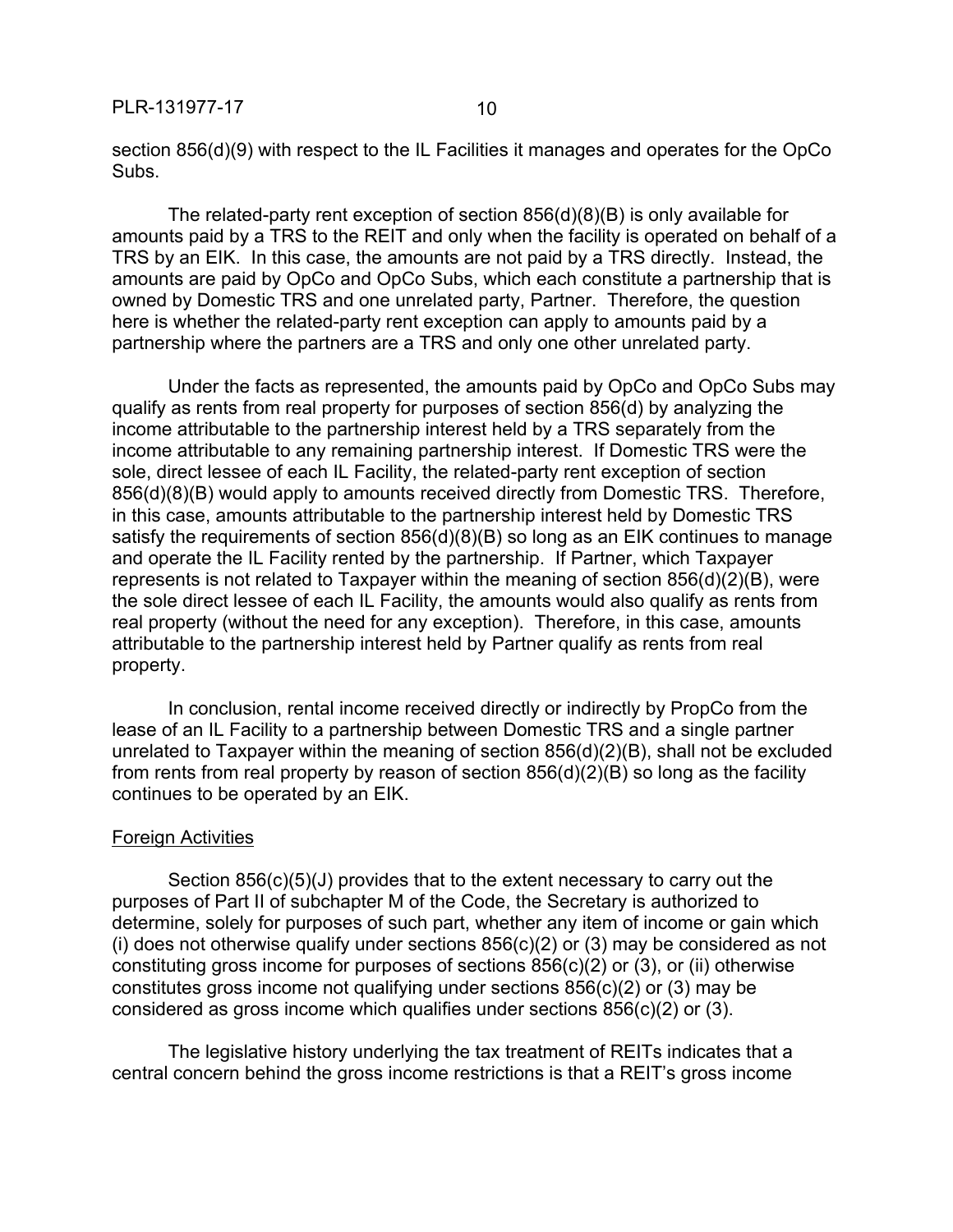should largely be composed of passive income. For example, H.R. Rep. No. 86-2020, 2d Sess. 4, at 6 (1960), 1960-2 C.B. 819, at 822-23 states, "[o]ne of the principal purposes of your committee in imposing restrictions on types of income of a qualifying real estate investment trust is to be sure the bulk of its income is from passive income sources and not from the active conduct of a trade or business."

#### *Subpart F Inclusions*

Section 957 defines a CFC as a foreign corporation in which more than 50 percent of the total combined voting power of all classes of stock entitled to vote, or the total value of the stock, is owned by United States Shareholders on any day during the corporation's taxable year. A United States Shareholder is defined in section 951(b) as a United States person who owns 10 percent or more of the total voting power of the foreign corporation. Taxpayer represents that it is a United States Shareholder within the meaning of section 951(b) with respect to certain subsidiaries that are CFCs.

Section 951(a)(1)(A)(i) generally provides that if a foreign corporation is a CFC for an uninterrupted period of 30 days or more during a taxable year, every person who is a United States Shareholder of the corporation and who owns stock in the corporation on the last day of the taxable year in which the corporation is a CFC shall include in income the shareholder's pro rata share of the CFC's subpart F income for the taxable year.

Section 952 defines subpart F income to include foreign base company income, as determined under section 954. Under section 954(a)(1), foreign base company income includes FPHCI. Section 954(c)(1)(A) generally defines FPHCI to include (among other things) dividends, interest, royalties, rents, and annuities. Section 954(c)(1)(B) also includes gain from the sale or exchange of property which (among other things) gives rise to income described in section 954(c)(1)(A) (after application of paragraph (2)(A)) other than property which gives rise to income not treated as FPHCI by reason of section 954(h) or (i) for the taxable year.

# *Section 956 Inclusions*

Section 951(a)(1)(B) provides that if a foreign corporation is a CFC for an uninterrupted period of 30 days or more during a taxable year, every person who is a United States shareholder of the corporation and who owns stock in the corporation on the last day of the taxable year in which the corporation is a CFC shall include in gross income the amount determined under section 956 with respect to the shareholder for such year (but only to the extent not excluded from gross income under section 959(a)(2)).

Section 956(a) provides that in the case of a CFC, the amount determined under section 956 with respect to any United States shareholder for any taxable year is the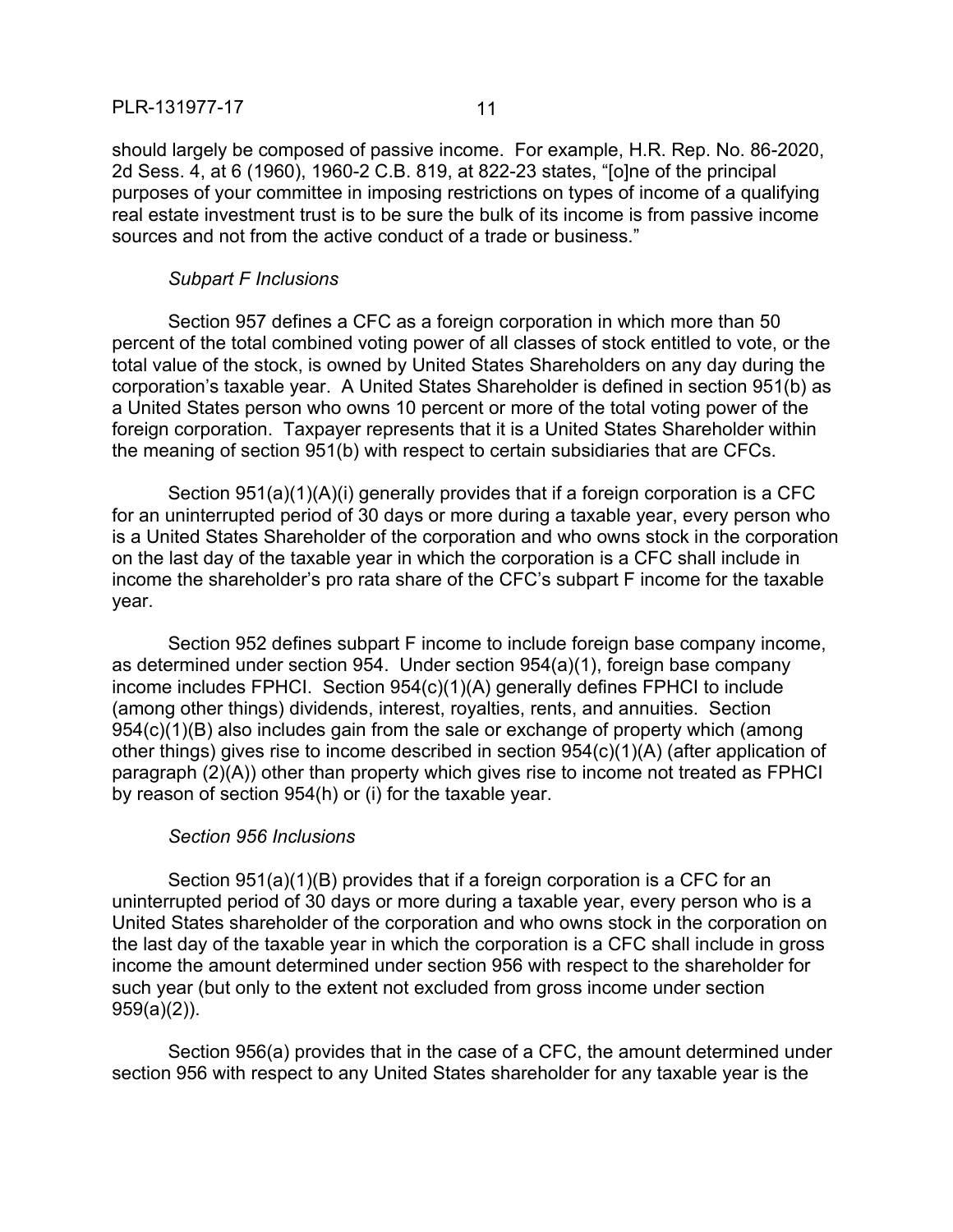lesser of  $-$  (1) the excess (if any) of  $-$  (A) such shareholder's pro rata share of the average of the amounts of United States property held (directly or indirectly) by the CFC as of the close of each quarter of such taxable year, over (B) the amount of earnings and profits described in section 959(c)(1)(A) with respect to such shareholder, or (2) such shareholder's pro rata share of the applicable earnings of such CFC. In general, the amount taken into account in the preceding sentence under (1) with respect to any property shall be its adjusted basis as determined for purposes of computing earnings & profits, reduced by any liability to which the property is subject.

Section 956(c) provides that United States property includes an obligation of a United States person. Section 956(d) states that a CFC shall, under regulations prescribed by the Secretary, be considered as holding an obligation of a United States person if such CFC is a pledgor or guarantor of such obligation. Section 1.956-2(c)(1) provides that except as provided in section 1.956-2(c)(4), any obligation (as defined in section 1.956-2(d)(2)) of a United States person (as defined in section 957(d)) with respect to which a CFC is a pledgor or guarantor shall be considered for purposes of section 956(a) and section 1.956-2(a) to be United States property held by such CFC. Section 1.956-2(c)(2) provides that if the assets of a CFC serve at any time, even though indirectly, as security for the performance of an obligation of a United States person, then the CFC will be considered a pledgor or guarantor of that obligation.

### *Foreign Currency Gain*

In general, section 959(d) provides that when a United States shareholder of a CFC includes in income a Subpart F Inclusion, the subsequent distribution to the shareholder of the previously taxed income attributable to the inclusion is not treated as a dividend for purposes of chapter 1 of the Code.

Section 986(c)(1) provides that foreign currency gain or loss with respect to distributions of previously taxed earnings and profits (as described in section 959) attributable to movements in exchange rates between the times of the deemed and actual distribution shall be recognized and treated as ordinary income or loss from the same source as the associated income inclusion.

Section 856(n)(1)(A) provides that "passive foreign exchange gain" for any taxable year shall not constitute gross income for purposes of section 856(c)(2).

Section 856(n)(3) defines passive foreign exchange gain as: (A) real estate foreign exchange gain (as defined in section 856(n)(2)); (B) foreign currency gains (as defined in section 988(b)(1)) which is not real estate foreign exchange gain and is attributable to (i) any item of income or gain described in section 856(c)(2), (ii) the acquisition or ownership of obligations (other than foreign currency gains attributable to any item of income or gain described in clause (i)), or (iii) becoming or being the obligor under obligations (other than foreign currency gain attributable to any item of income or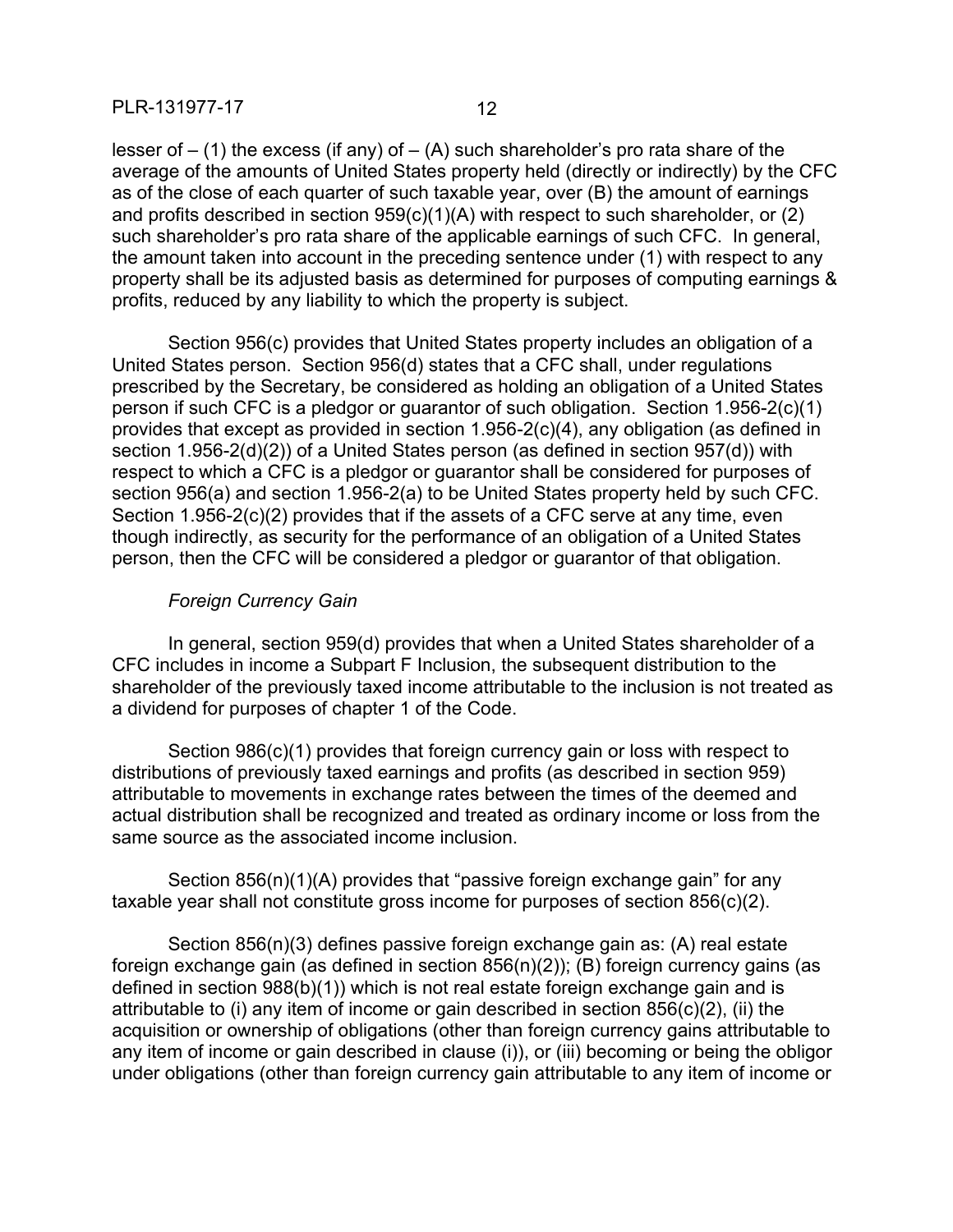gain described in clause (i)); and (C) any other foreign currency gains determined by the Secretary.

*Ruling Request # 4: Whether Subpart F Inclusions and Section 956 Inclusions of Taxpayer with respect to the Foreign TRS, Nominee Corp TRS, or a Foreign GP TRS may be treated as qualifying income under section 856(c)(2).*

Taxpayer represents that it is a United States shareholder within the meaning of section 951(b) with respect to Foreign TRS, the Foreign GP TRSs, and Nominee Corp TRS all of which Taxpayer represents are CFCs. Taxpayer's CFCs earn subpart F income attributable to foreign base company income that is FPHCI that consists of rental income, interest, dividends and gain from the sale of property that gives rise to dividend, interest or rental income.

Taxpayer represents that the rental income received by the CFCs from the residents at the Foreign Facilities is for the month-to-month use of space at the Foreign Facilities, is for a flat fee, and is not based on the income or profits of any person. Taxpayer also represents that all services provided to residents of the Foreign Facilities are provided by Manager B and are customarily provided to tenants of similar IL or AL facilities, as applicable, in the geographic regions in which the Foreign Facilities are respectively located. Taxpayer further represents that the rental income received from residents which is attributable to personal property does not exceed 15 percent of the total rent for the taxable year attributable to both the real and personal property under the leases. Taxpayer also represents that Manager B is an independent contractor as defined in section 856(d)(3) and is providing all services at the Foreign Facilities. Manager B, a disregarded entity with respect to Manager A for federal income tax purposes, is also an EIK by virtue of its subsidiary relationship to Manager A, an EIK.

Therefore, if the Taxpayer were in the TRS's place and receiving the rental income from the Foreign Facility residents directly, the rental income would not be impermissible tenant services income. Based upon the representations made by Taxpayer, the items of rental income underlying the subpart F income would be qualifying rents from real property if Taxpayer were earning the income directly rather than leasing the Foreign Facilities to its TRSs. Therefore, the subpart F income attributable to qualifying rents from real property, dividends, interest, and gain from the sale or property that gives rise to dividend, interest, or qualifying rents from real property ("Subpart F Inclusions"), is passive income and treating such income as qualifying income for purposes of section 856(c)(2) does not interfere with or impede the policy objectives of Congress in enacting the income test under section 856(c)(2). Accordingly, we rule that under section  $856(c)(5)(J)(ii)$ , Subpart F Inclusions of Taxpayer with respect to Foreign TRS, Nominee Corp TRS, or a Foreign GP TRS are considered as gross income that qualifies for purposes of section 856(c)(2).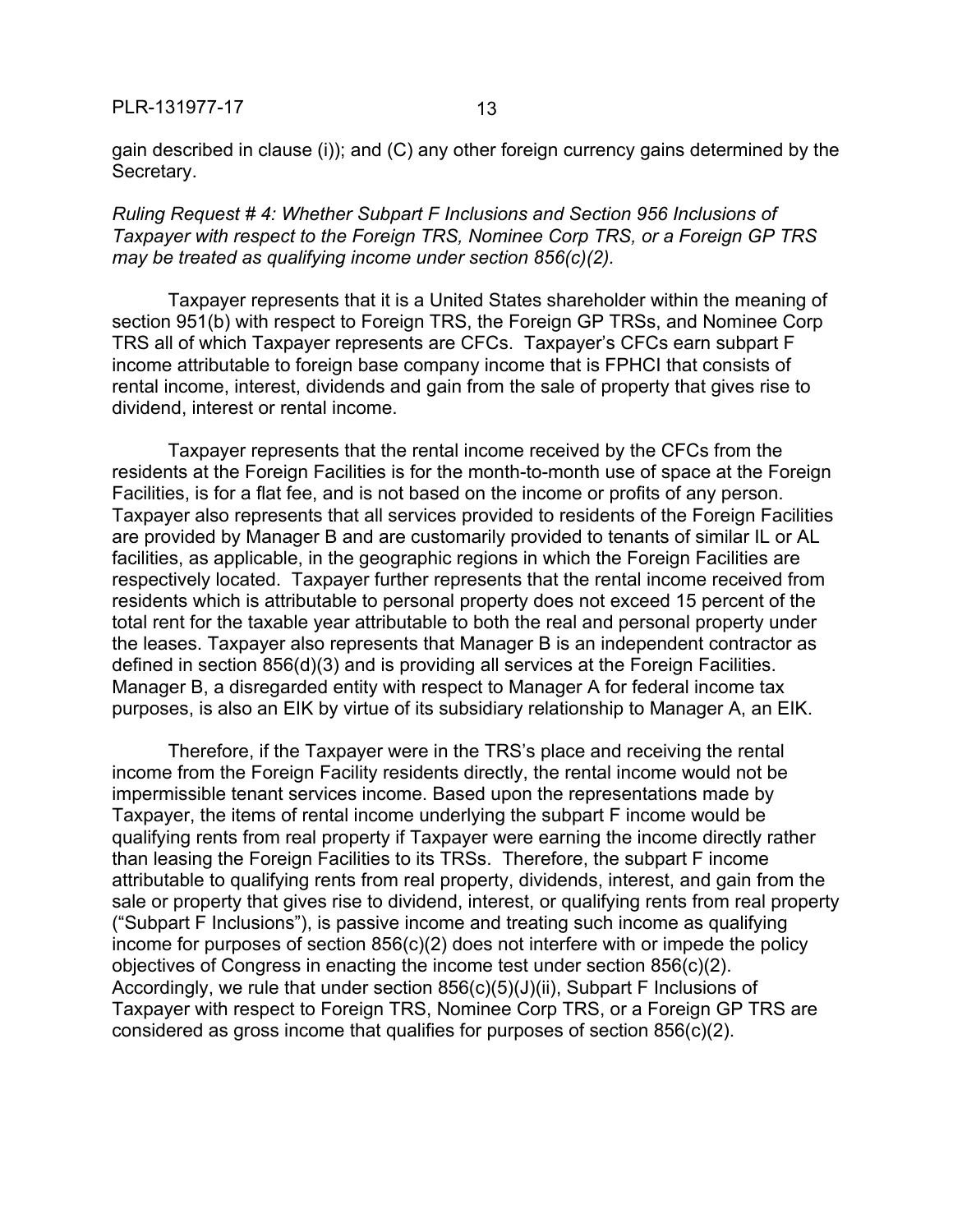Taxpayer has represented that assets of one of its CFCs may be pledged as collateral for certain debt of Taxpayer that was incurred to finance Taxpayer's acquisition of real estate assets. This pledge may cause Taxpayer to recognize Section 956 Inclusions. Taxpayer represents that any Section 956 Inclusions will occur as a result of debt of Taxpayer that arises in connection with the acquisition, improvement, or development of interests in real estate assets that produce qualifying income under section 856(c)(2). To the extent Taxpayer recognizes Section 956 Inclusions as a result of a CFC's pledge of assets that secures debt of the Taxpayer that is used to finance the acquisition, improvement, or development of real property from which income is derived that qualifies under section 856(c)(2), treating such income as qualifying income for purposes of section 856(c)(2) would not interfere with or impede the policy objectives of Congress in enacting the income test under section 856(c)(2). Accordingly, we rule that under section 856(c)(5)(J)(ii), Taxpayer's Section 956 Inclusions are considered as gross income that qualifies for purposes of section 856(c)(2).

# *Ruling Request # 5: Whether foreign currency gains under section 986(c)(1) with respect to the Foreign TRS, Nominee Corp TRS, or a Foreign GP TRS are excluded from income for purposes of section 856(c)(2).*

While the section 986(c) gains are not foreign currency gains defined in section 988(b)(1), such section 986(c) gains are attributable to the Subpart F Inclusions, items of income that we determine are qualifying income for purposes of section 856(c)(2). This section 986(c) gain is substantially similar to passive foreign exchange gain described in section 856(n)(3)(B)(i) that is excluded from gross income for purposes of section 856(c)(2). Therefore, pursuant to section 856(n)(3)(C), the section 986(c) gains with respect to Foreign TRS, Nominee Corp TRS, or a Foreign GP TRS are excluded from gross income for purposes of section 856(c)(2) because these foreign currency gains are considered passive foreign exchange gain that is excluded from gross income for purposes of section 856(c)(2).

Except as specifically ruled upon above, no opinion is expressed concerning any federal income tax consequences relating to the facts herein under any other provision of the Code. Specifically, we do not rule whether Taxpayer otherwise qualifies as a REIT under part II of subchapter M of Chapter 1 of the Code.

This ruling is directed only to the taxpayer requesting it. Taxpayer should attach a copy of this ruling to each tax return to which it applies. Section 6110(k)(3) of the Code provides that this ruling may not be used or cited as precedent.